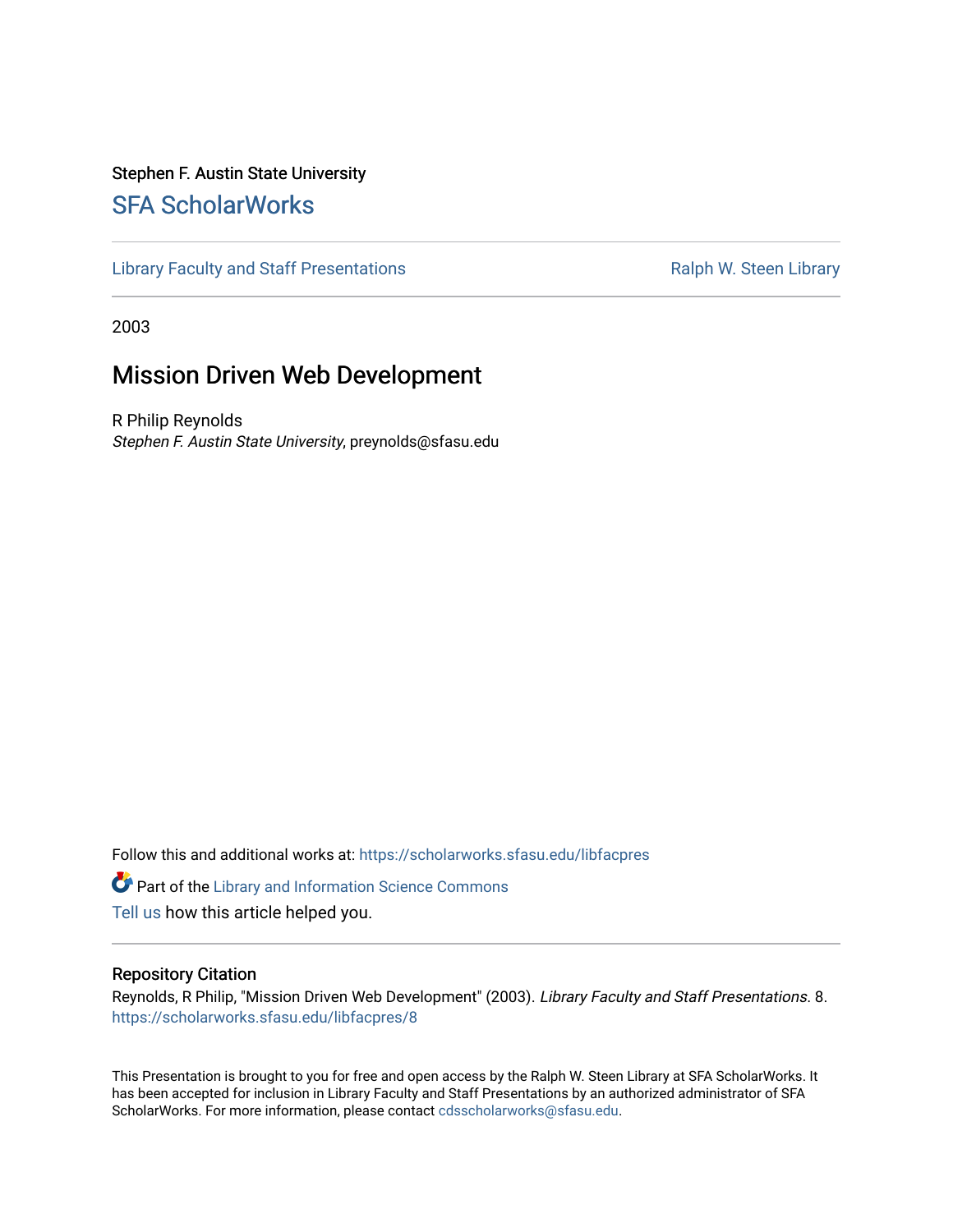# Mission Driven Web Development

R. Philip Reynolds Head of Web Development Office Stephen F. Austin State University



2003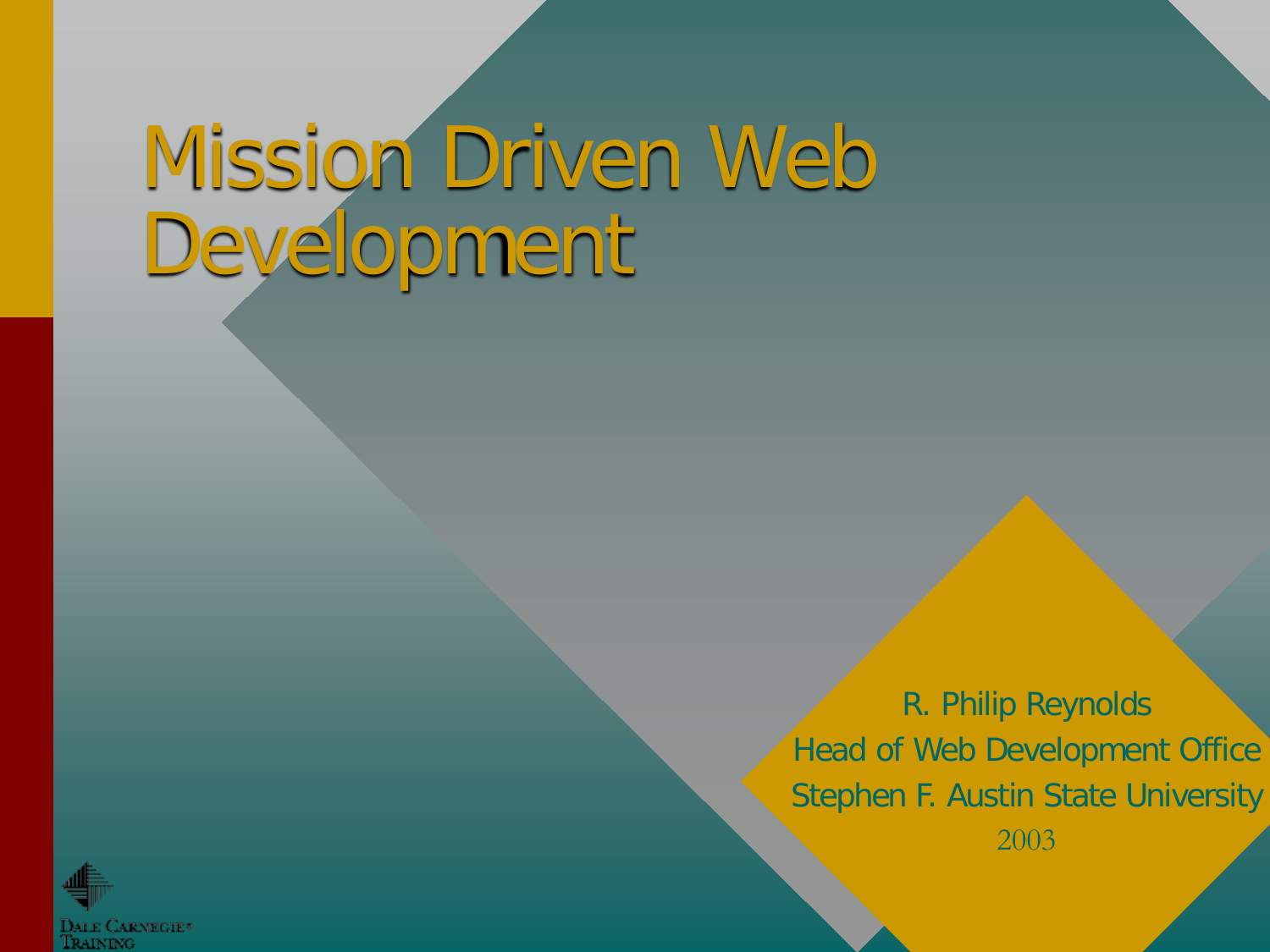#### Mission: What has it done for me lately?

- Why does your library have a mission Statement?
- How did you develop the statement?
- How do you use the statement?
- How does it benefit your organization?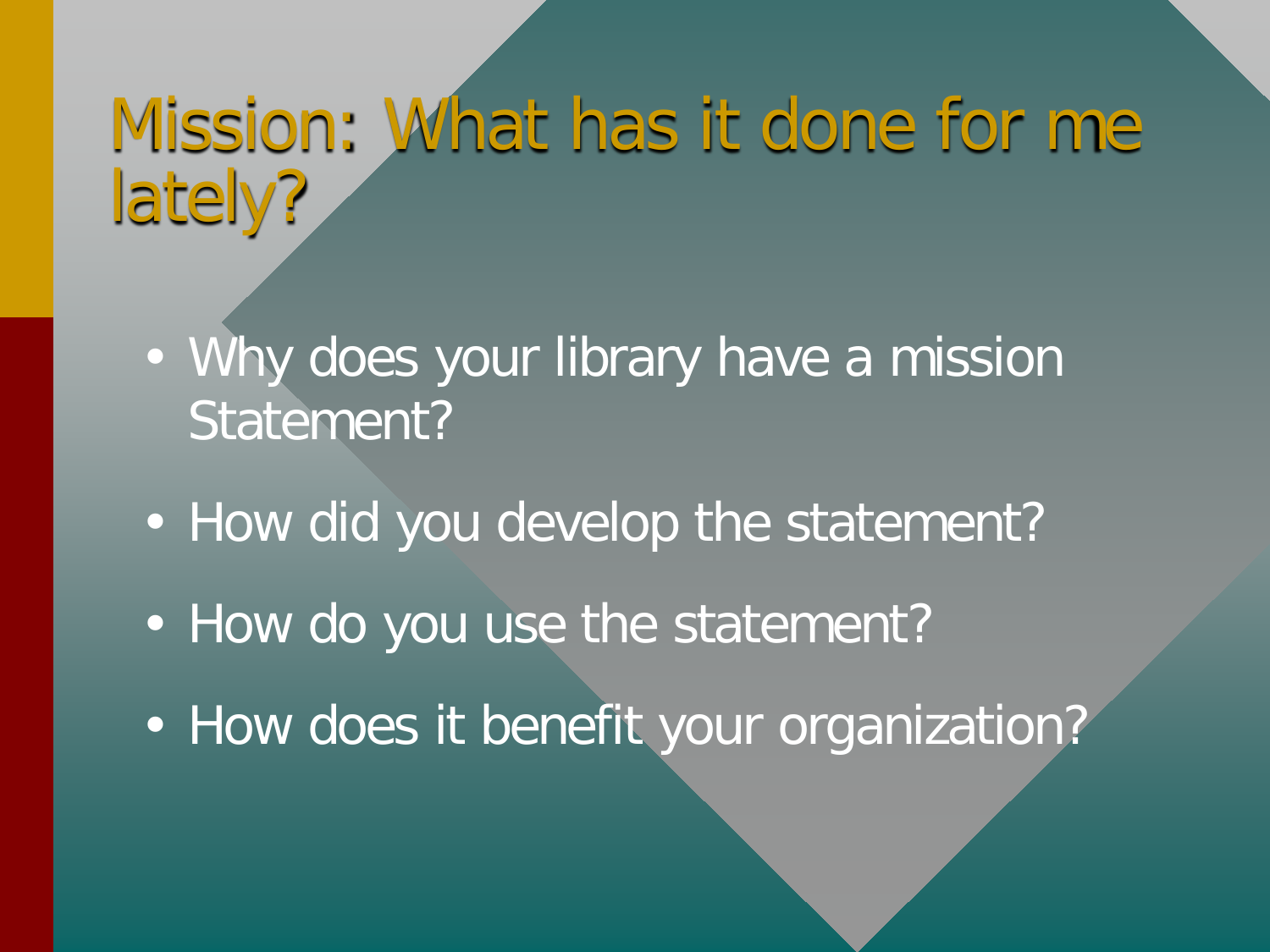### Mission: What can it do for your web site?

- Why do you need a mission statement just for some web pages?
- Web site a significant commitment of resources
- It is your library's virtual presence
- It is your main service point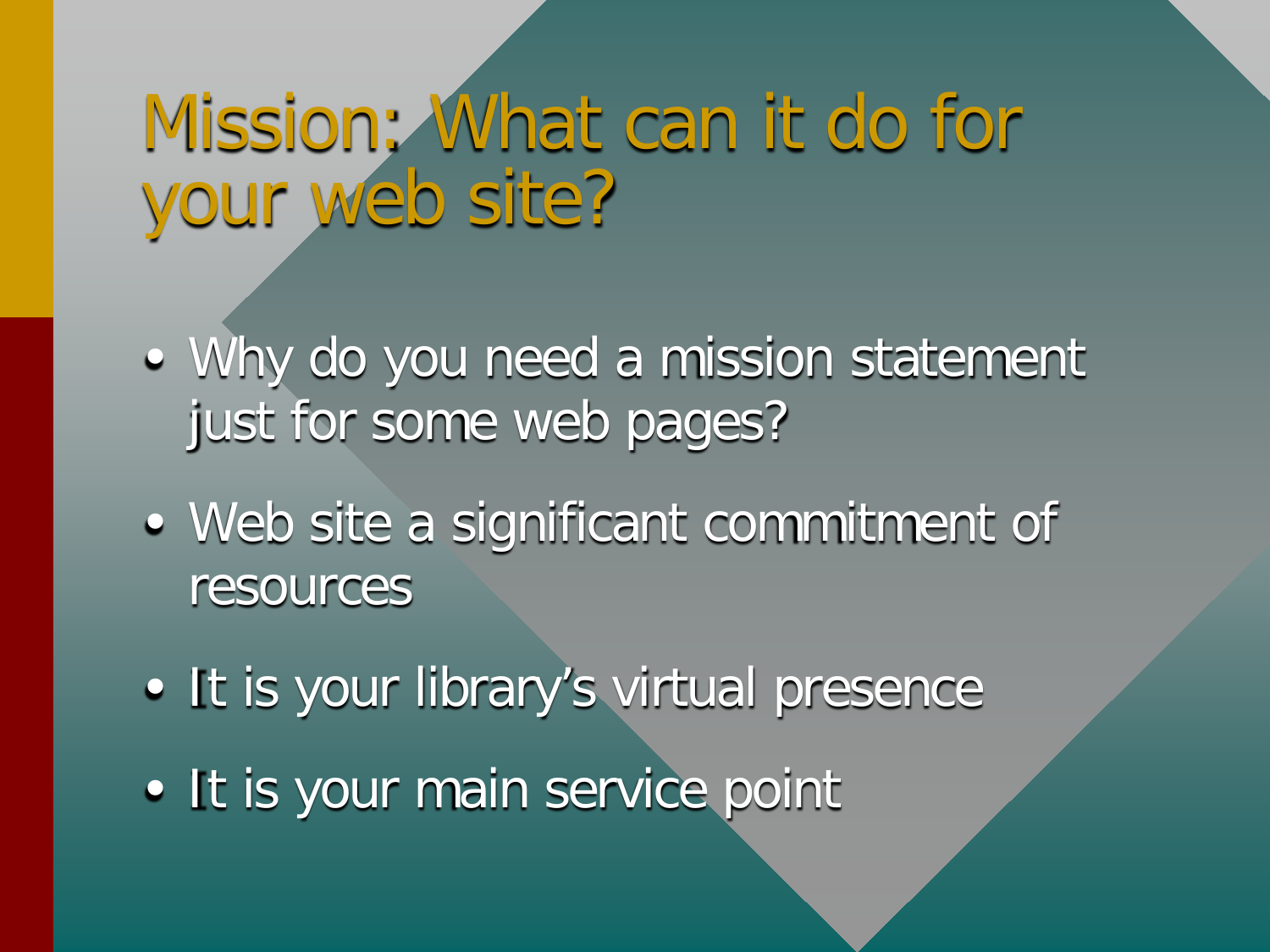#### Developing your site's mission

- Site mission should directly support the library's mission
- This is the stage for consensus building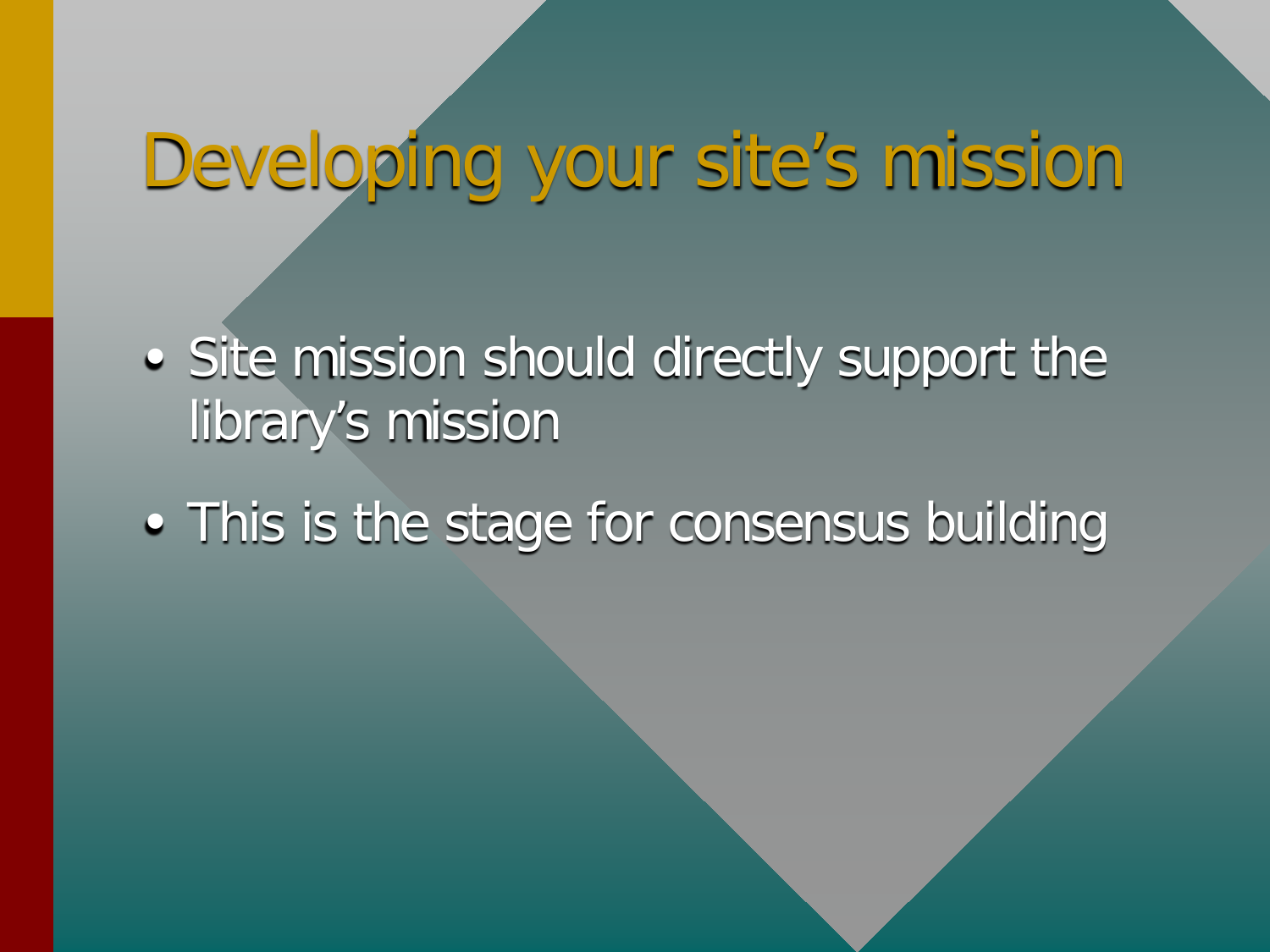## Using your mission for design

- Functionality of site should be determined by mission
- Content of site should be determined by mission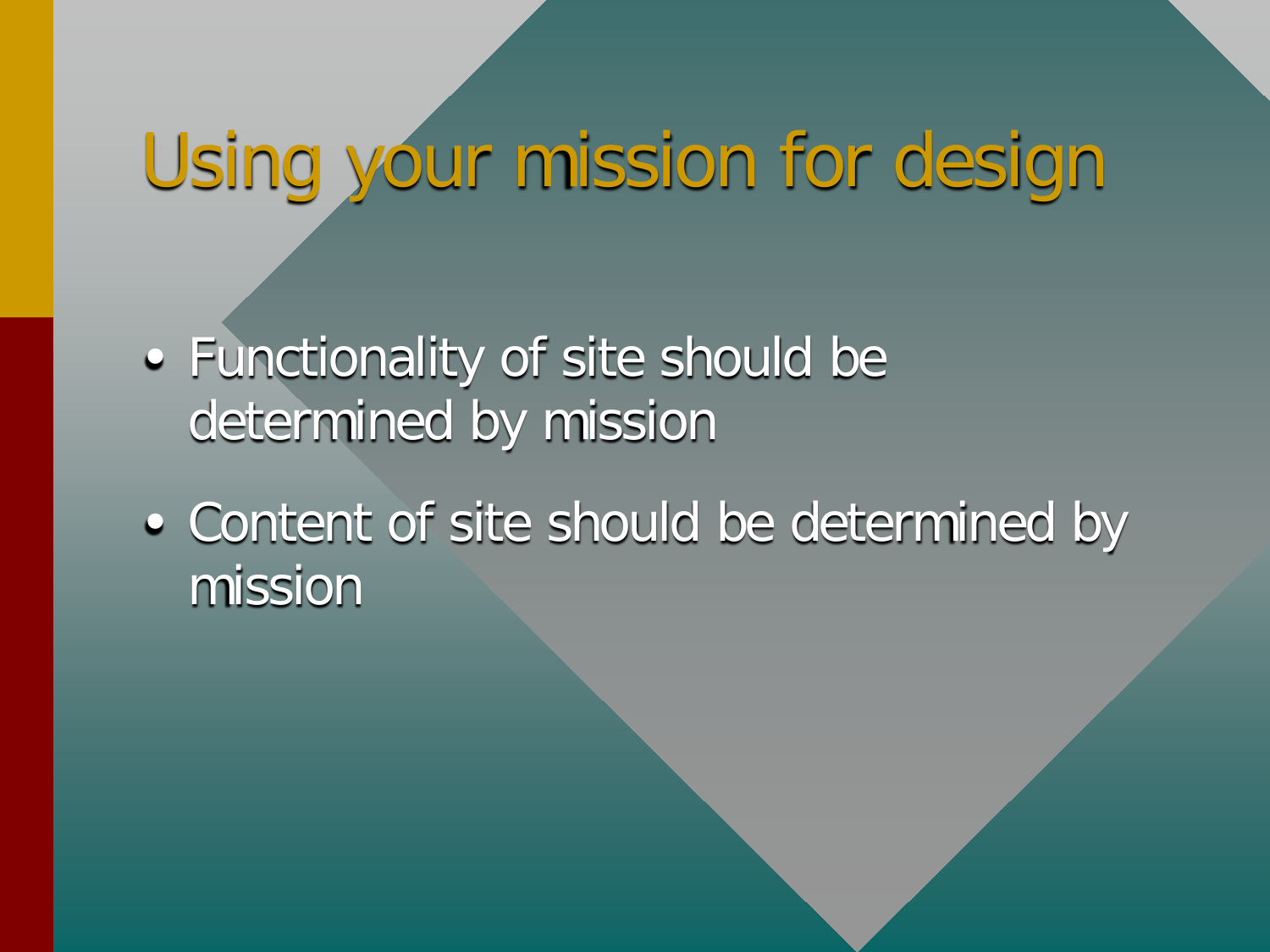### Using your mission for Look & Feel

• How will your look and feel support your mission •What message will your images give

•Images and graphics should

» Speak With a single voice » Project a focused Vision » Present a Unique Viewpoint